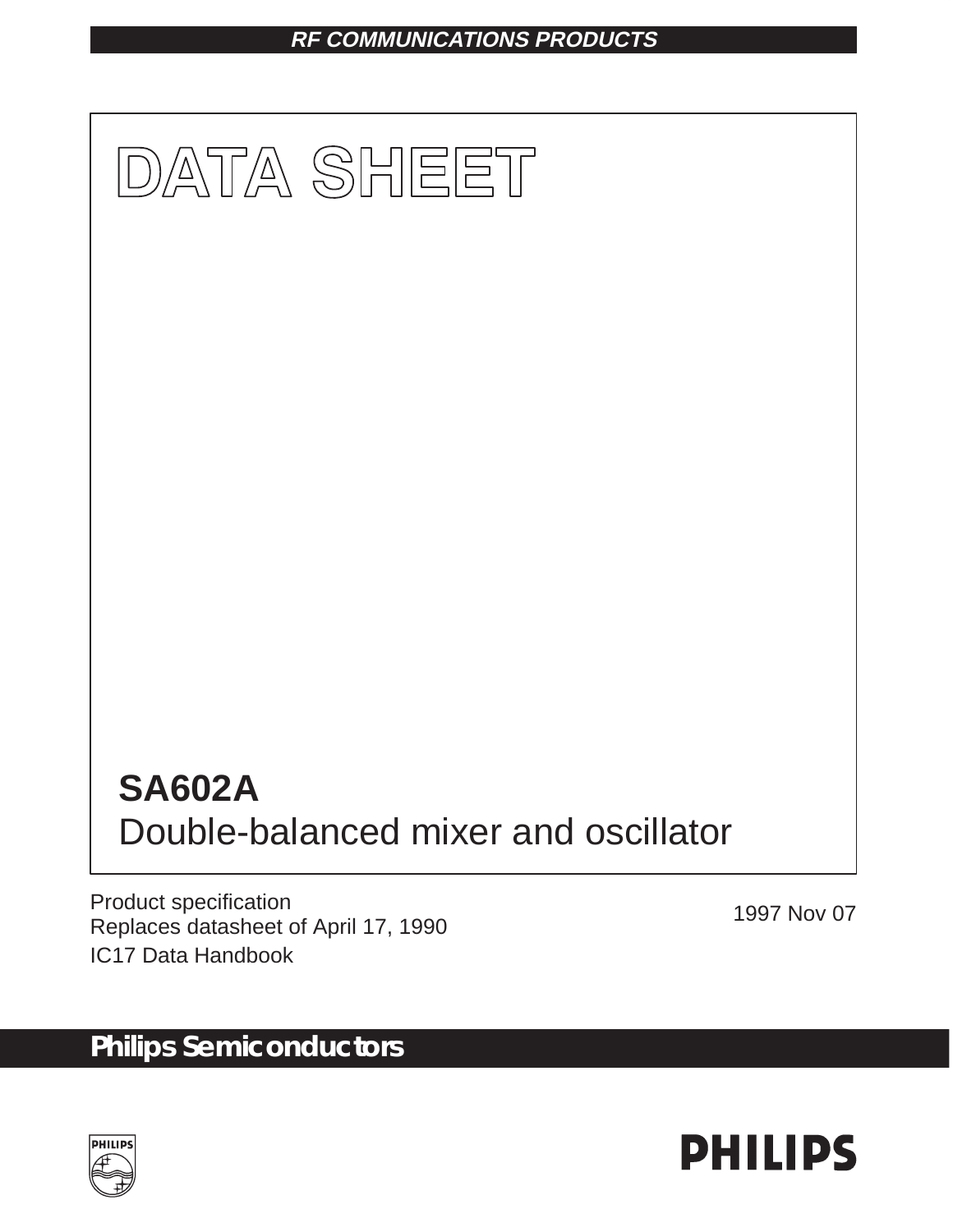### **DESCRIPTION**

The SA602A is a low-power VHF monolithic double-balanced mixer with input amplifier, on-board oscillator, and voltage regulator. It is intended for high performance, low power communication systems. The guaranteed parameters of the SA602A make this device particularly well suited for cellular radio applications. The mixer is a "Gilbert cell" multiplier configuration which typically provides 18dB of gain at 45MHz. The oscillator will operate to 200MHz. It can be configured as a crystal oscillator, a tuned tank oscillator, or a buffer for an external LO. For higher frequencies the LO input may be externally driven. The noise figure at 45MHz is typically less than 5dB. The gain, intercept performance, low-power and noise characteristics make the SA602A a superior choice for high-performance battery operated equipment. It is available in an 8-lead dual in-line plastic package and an 8-lead SO (surface-mount miniature package).

### **FEATURES**

- Low current consumption: 2.4mA typical
- Excellent noise figure: <4.7dB typical at 45MHz
- High operating frequency
- Excellent gain, intercept and sensitivity
- Low external parts count; suitable for crystal/ceramic filters
- SA602A meets cellular radio specifications

### **PIN CONFIGURATION**



## **APPLICATIONS**

- Cellular radio mixer/oscillator
- Portable radio
- VHF transceivers
- RF data links
- HF/VHF frequency conversion
- Instrumentation frequency conversion
- Broadband LANs

### **ORDERING INFORMATION**

| <b>DESCRIPTION</b>                                       | <b>TEMPERATURE RANGE</b>        | <b>ORDER CODE</b> | DWG#    |
|----------------------------------------------------------|---------------------------------|-------------------|---------|
| B-Pin Plastic Dual In-Line Plastic (DIP)                 | -40 to +85 $^{\circ}$ C         | <b>SA602AN</b>    | SOT97-1 |
| 8-Pin Plastic Small Outline (SO) package (Surface-mount) | -40 to +85 $\mathrm{^{\circ}C}$ | SA602AD           | SOT96-1 |

### **ABSOLUTE MAXIMUM RATINGS**

| <b>SYMBOL</b>               | <b>PARAMETER</b>                           | <b>RATING</b>   | <b>UNITS</b>  |
|-----------------------------|--------------------------------------------|-----------------|---------------|
| $\rm v_{cc}$                | Maximum operating voltage                  |                 |               |
| $\mathsf{T}_{\textsf{STG}}$ | Storage temperature range                  | $-65$ to $+150$ | $^{\circ}C$   |
| IΑ                          | Operating ambient temperature range SA602A | $-40$ to $+85$  | °C            |
| $\theta_{JA}$               | Thermal impedance<br>D package             | 90              | $\degree$ C/W |
|                             | N package                                  | 75              | $\degree$ C/W |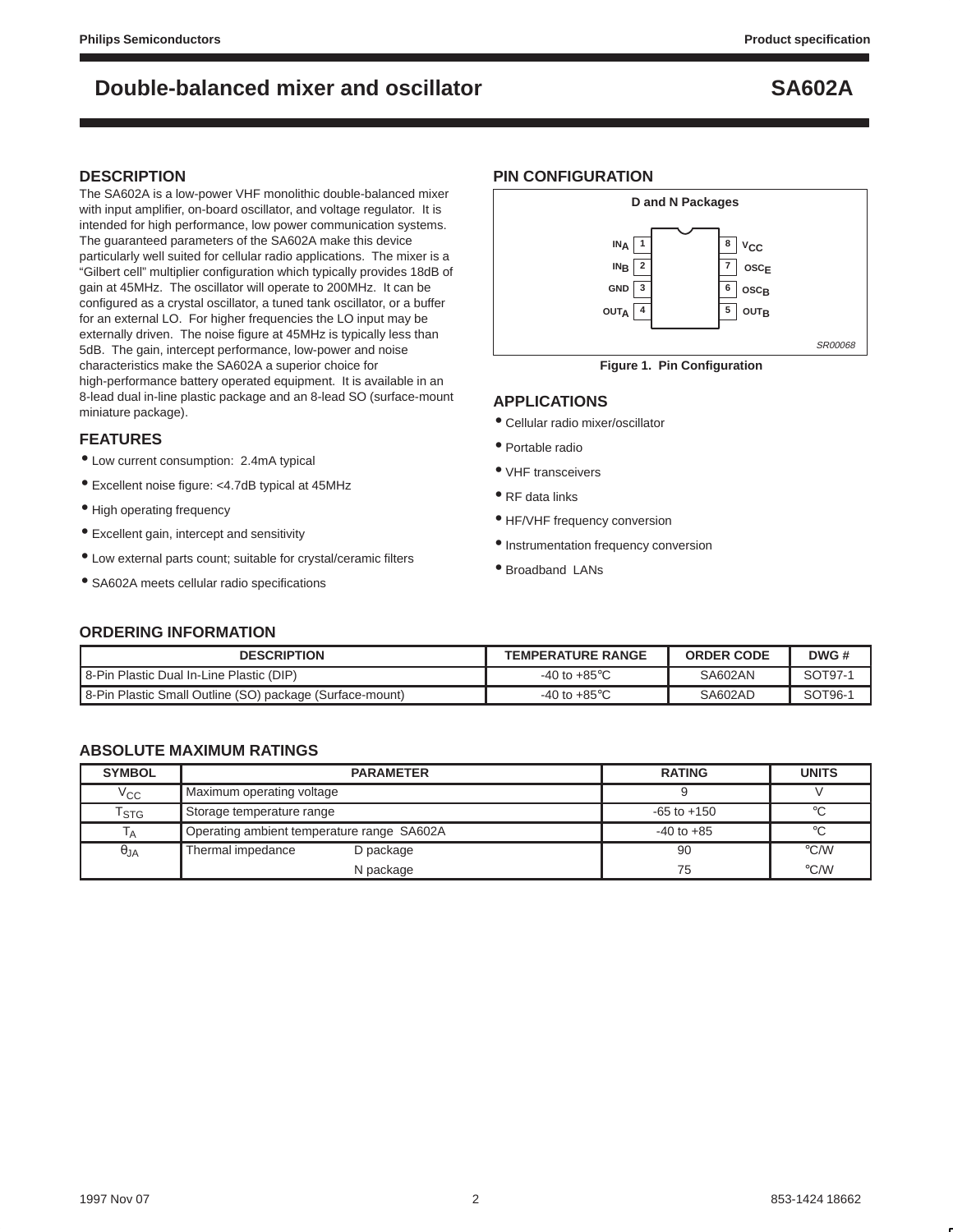### **BLOCK DIAGRAM**



**Figure 2. Block Diagram**

## **AC/DC ELECTRICAL CHARACTERISTICS**

 $V_{CC}$  = +6V,  $T_A$  = 25<sup>°</sup>C; unless otherwise stated.

|                  |                             |                                                            |            | <b>LIMITS</b> |              |            |
|------------------|-----------------------------|------------------------------------------------------------|------------|---------------|--------------|------------|
| <b>SYMBOL</b>    | <b>PARAMETER</b>            | <b>TEST CONDITIONS</b>                                     |            |               | <b>UNITS</b> |            |
|                  |                             |                                                            | <b>MIN</b> | <b>TYP</b>    | <b>MAX</b>   |            |
| $V_{\rm CC}$     | Power supply voltage range  |                                                            | 4.5        |               | 8.0          | V          |
|                  | DC current drain            |                                                            |            | 2.4           | 2.8          | mA         |
| <sup>t</sup> in  | Input signal frequency      |                                                            |            | 500           |              | <b>MHz</b> |
| f <sub>OSC</sub> | Oscillator frequency        |                                                            |            | 200           |              | <b>MHz</b> |
|                  | Noise figure at 45MHz       |                                                            |            | 5.0           | 5.5          | dB         |
|                  | Third-order intercept point | $RF_{IN} = -45$ dBm: $f_1 = 45.0$ MHz<br>$f_2 = 45.06$ MHz |            | $-13$         | $-15$        | dBm        |
|                  | Conversion gain at 45MHz    |                                                            | 14         | 17            |              | dB         |
| $R_{IN}$         | RF input resistance         |                                                            | 1.5        |               |              | $k\Omega$  |
| $C_{IN}$         | RF input capacitance        |                                                            |            | 3             | 3.5          | pF         |
|                  | Mixer output resistance     | (Pin 4 or 5)                                               |            | 1.5           |              | $k\Omega$  |

### **DESCRIPTION OF OPERATION**

The SA602A is a Gilbert cell, an oscillator/buffer, and a temperature compensated bias network as shown in the equivalent circuit. The Gilbert cell is a differential amplifier (Pins 1 and 2) which drives a balanced switching cell. The differential input stage provides gain and determines the noise figure and signal handling performance of the system.

The SA602A is designed for optimum low power performance. When used with the SA604 as a 45MHz cellular radio second IF and demodulator, the SA602A is capable of receiving -119dBm signals with a 12dB S/N ratio. Third-order intercept is typically -13dBm (that is approximately +5dBm output intercept because of the RF gain). The system designer must be cognizant of this large signal limitation. When designing LANs or other closed systems where transmission levels are high, and small-signal or signal-to-noise issues are not critical, the input to the SA602A should be appropriately scaled.

Besides excellent low power performance well into VHF, the SA602A is designed to be flexible. The input, RF mixer output and oscillator ports can support a variety of configurations provided the designer understands certain constraints, which will be explained here.

The RF inputs (Pins 1 and 2) are biased internally. They are symmetrical. The equivalent AC input impedance is approximately 1.5k || 3pF through 50MHz. Pins 1 and 2 can be used interchangeably, but they should not be DC biased externally. Figure 5 shows three typical input configurations.

The mixer outputs (Pins 4 and 5) are also internally biased. Each output is connected to the internal positive supply by a 1.5kΩ resistor. This permits direct output termination yet allows for balanced output as well. Figure 6 shows three single ended output configurations and a balanced output.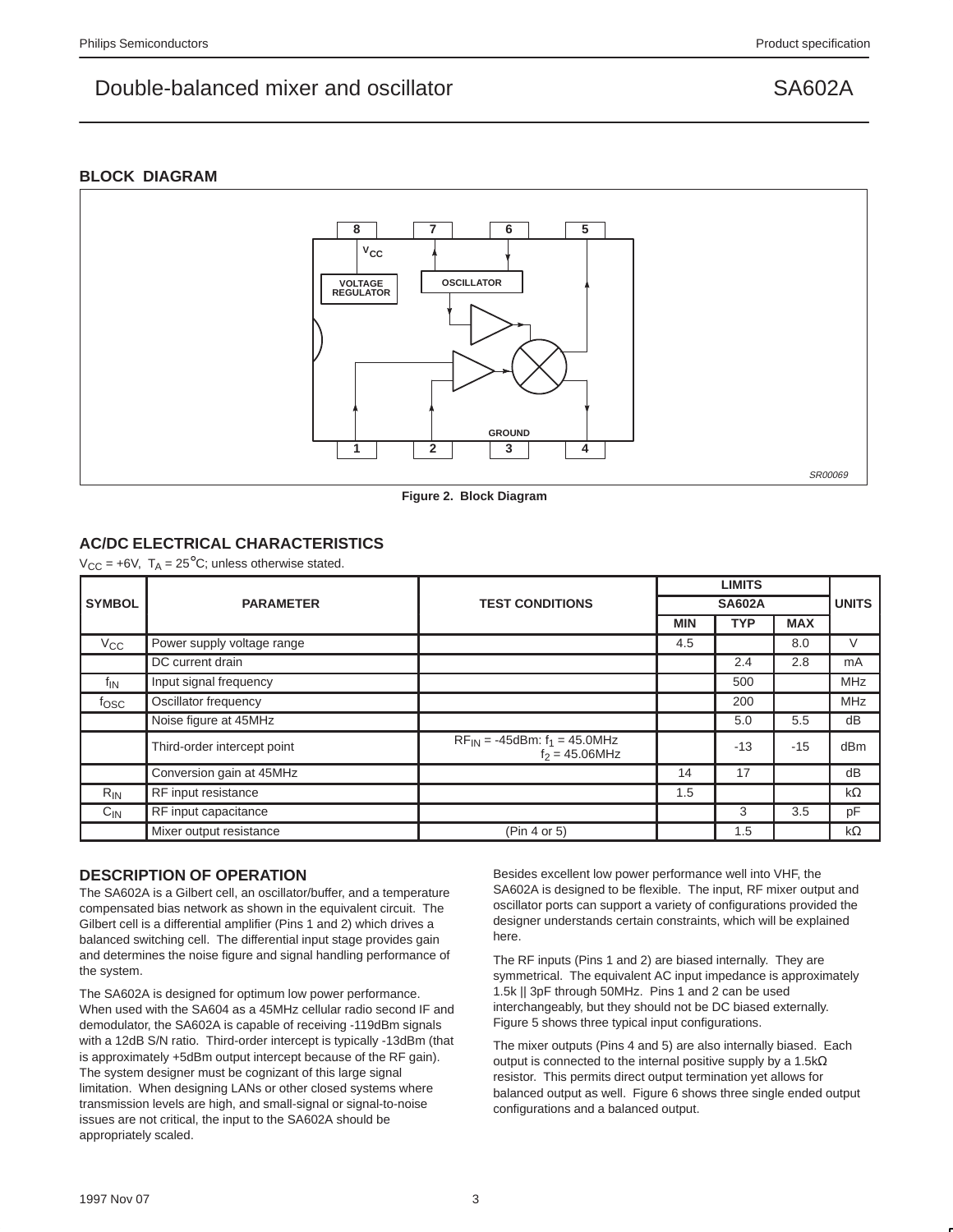The oscillator is capable of sustaining oscillation beyond 200MHz in crystal or tuned tank configurations. The upper limit of operation is determined by tank "Q" and required drive levels. The higher the "Q" of the tank or the smaller the required drive, the higher the permissible oscillation frequency. If the required LO is beyond oscillation limits, or the system calls for an external LO, the external signal can be injected at Pin 6 through a DC blocking capacitor. External LO should be at least  $200 \text{mV}_{P-P}$ .

Figure 7 shows several proven oscillator circuits. Figure 7a is appropriate for cellular radio. As shown, an overtone mode of operation is utilized. Capacitor C3 and inductor L1 suppress oscillation at the crystal fundamental frequency. In the fundamental mode, the suppression network is omitted.

Figure 8 shows a Colpitts varactor tuned tank oscillator suitable for synthesizer-controlled applications. It is important to buffer the

output of this circuit to assure that switching spikes from the first counter or prescaler do not end up in the oscillator spectrum. The dual-gate MOSFET provides optimum isolation with low current. The FET offers good isolation, simplicity, and low current, while the bipolar transistors provide the simple solution for non-critical applications. The resistive divider in the emitter-follower circuit should be chosen to provide the minimum input signal which will assure correct system operation.

When operated above 100MHz, the oscillator may not start if the Q of the tank is too low. A 22kΩ resistor from Pin 7 to ground will increase the DC bias current of the oscillator transistor. This improves the AC operating characteristic of the transistor and should help the oscillator to start. A 22kΩ resistor will not upset the other DC biasing internal to the device, but smaller resistance values should be avoided.



**Figure 3. Test Configuration**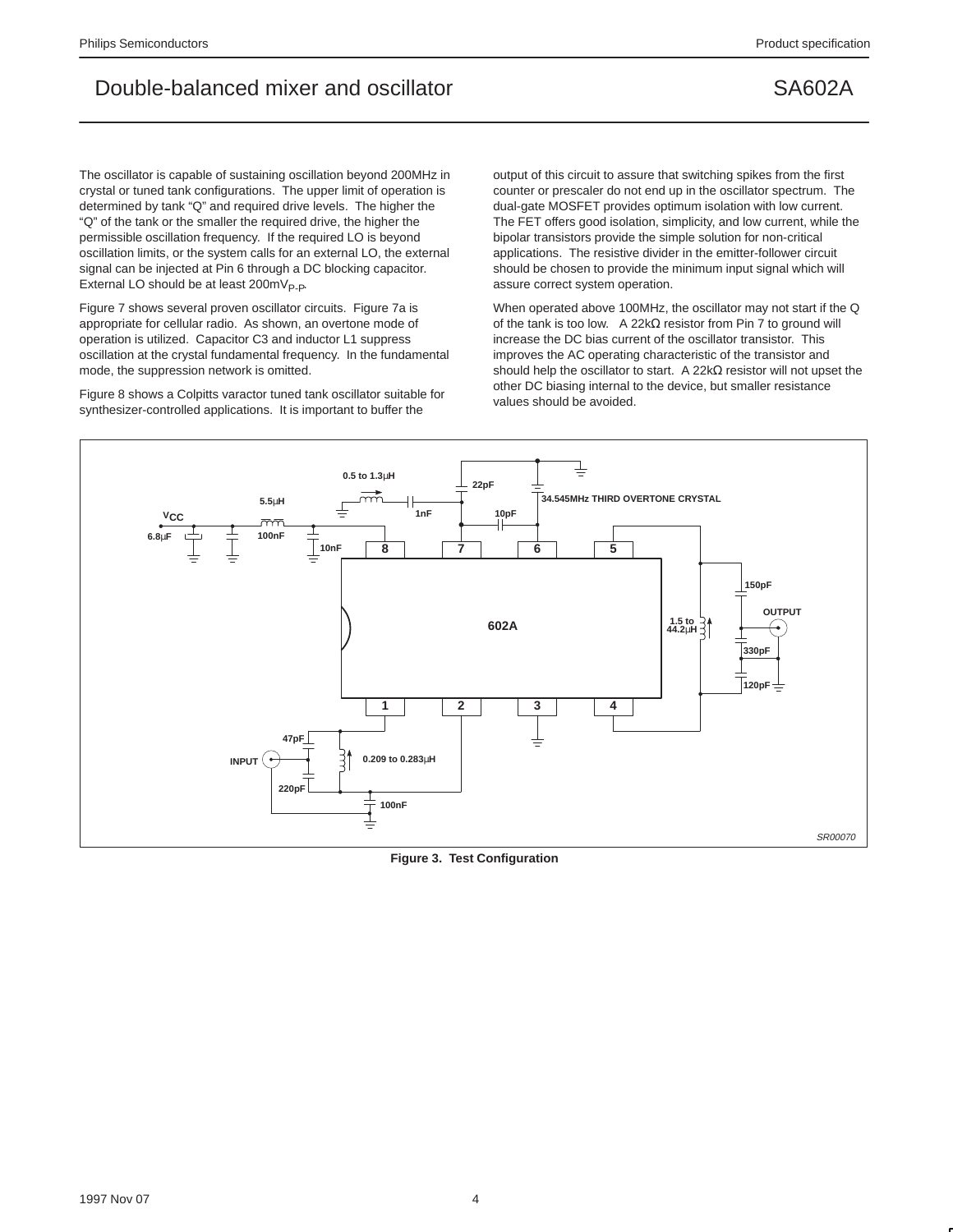

**Figure 4. Equivalent Circuit**



**Figure 5. Input Configuration**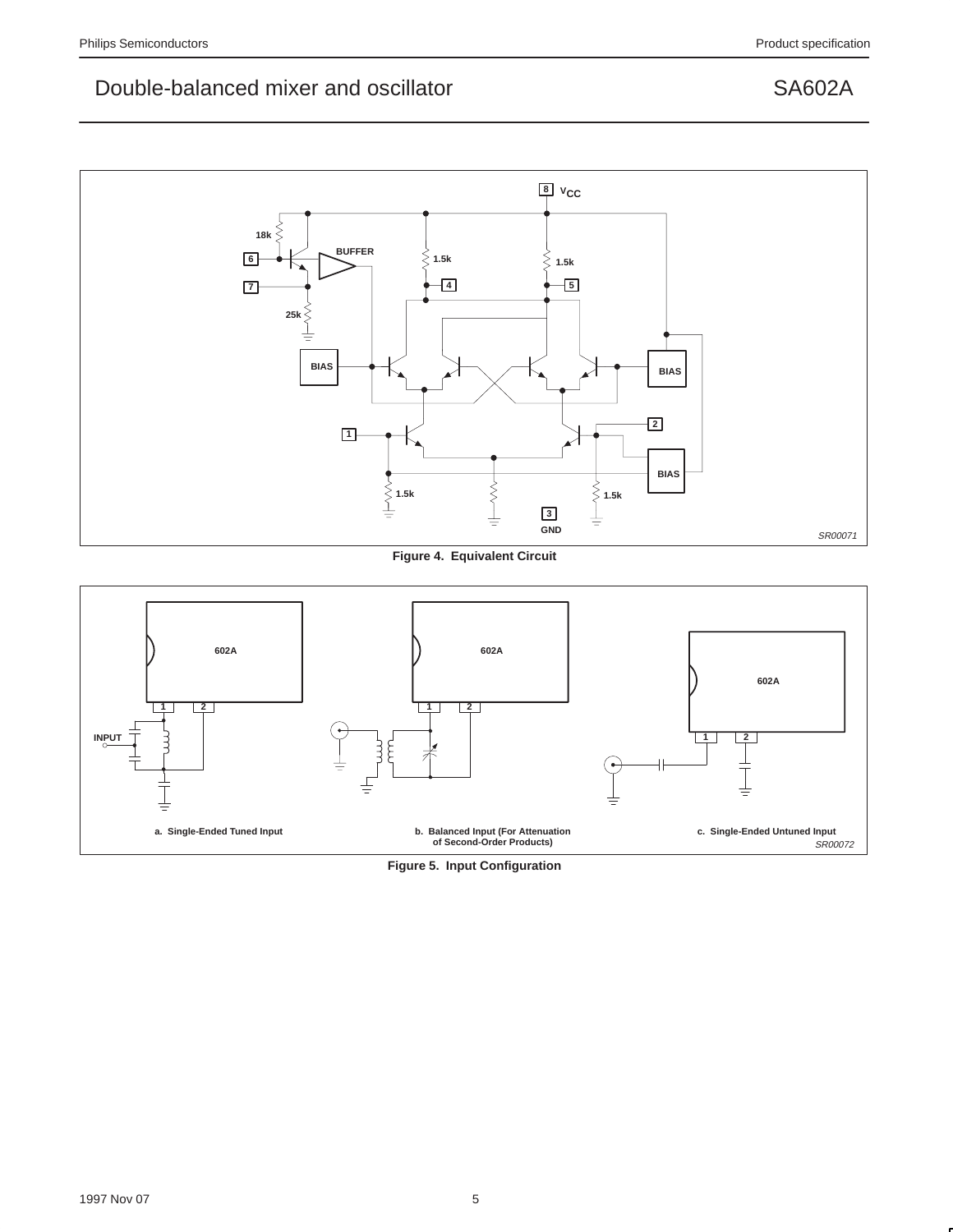

**Figure 6. Output Configuration**



**Figure 7. Oscillator Circuits**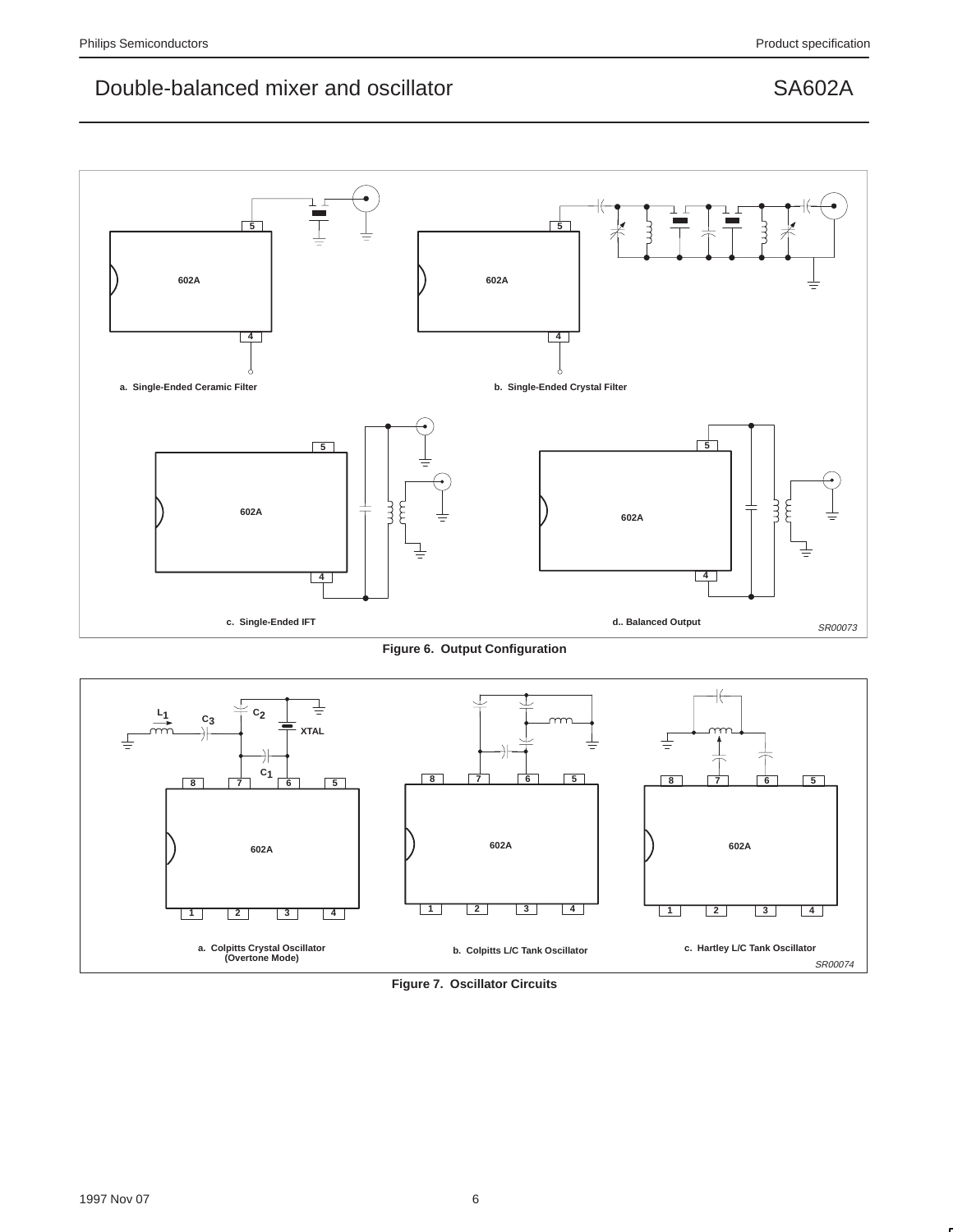

**Figure 8. Colpitts Oscillator Suitable for Synthesizer Applications and Typical Buffers**



**Figure 9. Typical Application for Cellular Radio**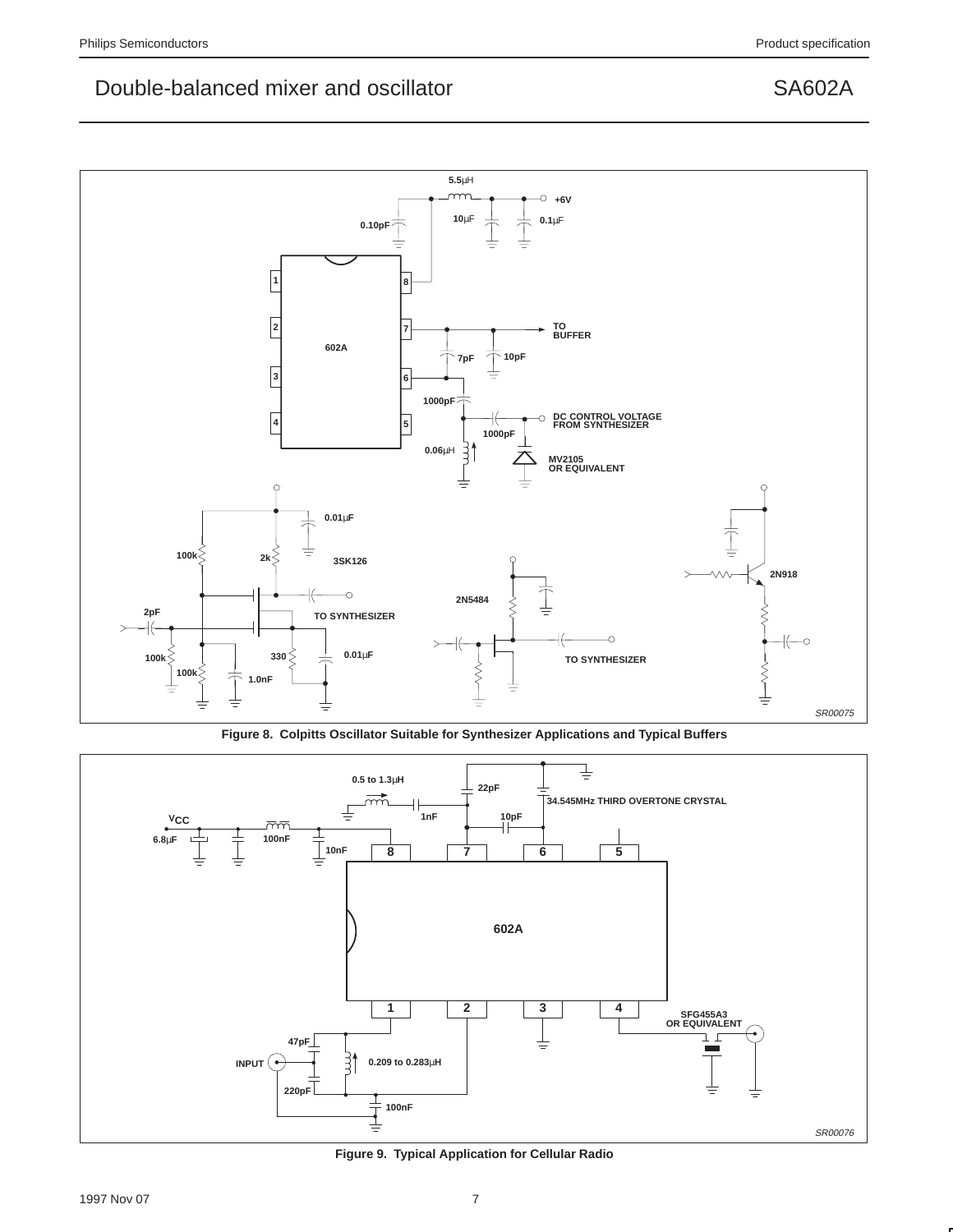



**Figure 11. Conversion Gain vs Supply Voltage**



**Figure 12. Third-Order Intercept Point**



**Figure 13. Noise Figure**



**Figure 14. Third-Order Intercept and Compression**



Figure 15. Input Third-Order Intermod Point vs V<sub>CC</sub>

**18.0 17.5**

**4.5V**  $\Delta$  6.0V **8.5V**

 $\Box$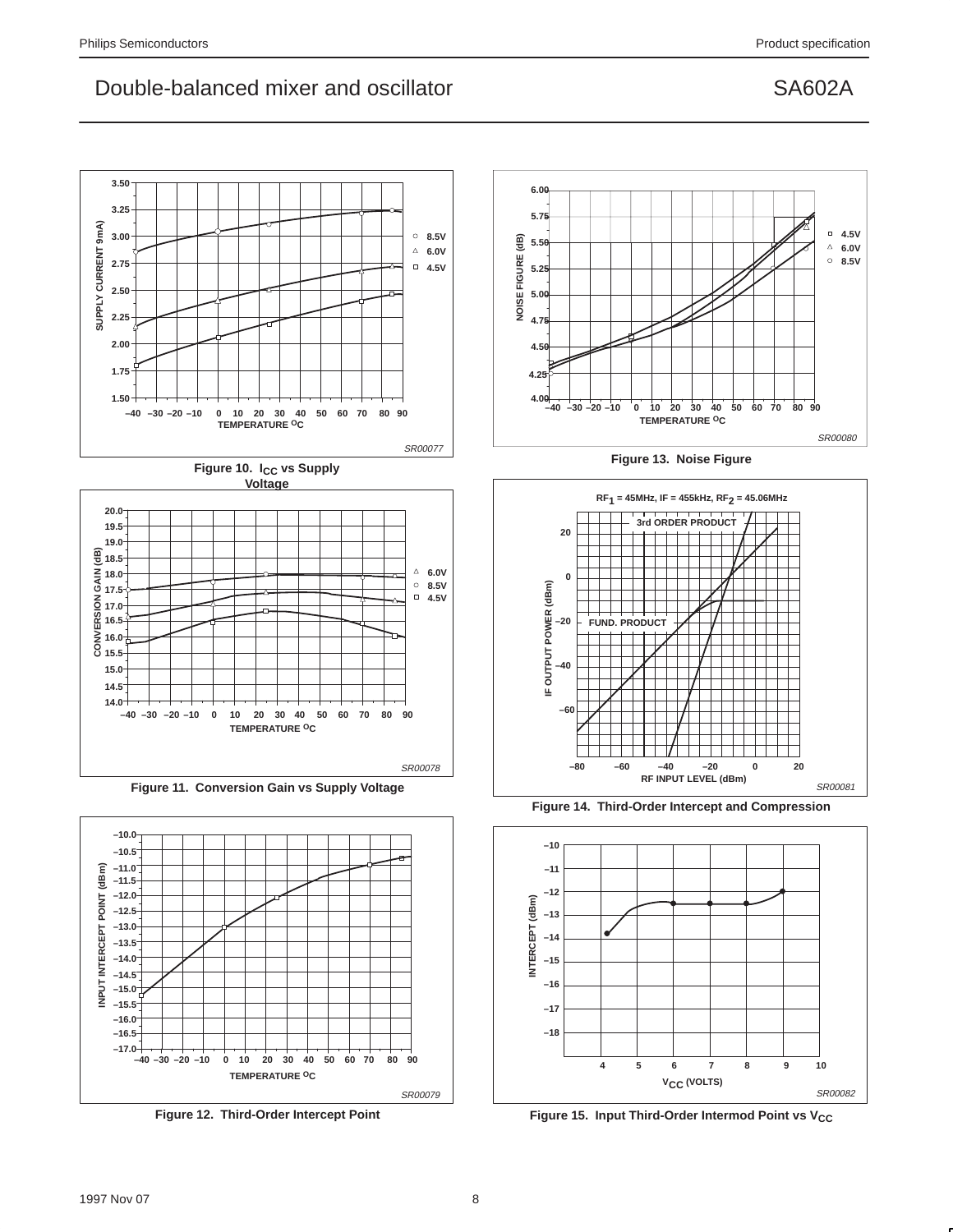## SO8: plastic small outline package; 8 leads; body width 3.9mm SOT96-1

# DIMENSIONS (inch dimensions are derived from the original mm dimensions)

| <b>UNIT</b> | A<br>max. | А,                | A <sub>2</sub> | $A_3$ | $p_{\rm p}$  |                                      | D <sup>(1)</sup> | $E^{(2)}$    | е     | Η <sub>Ε</sub> |       | – r            |                |      |      |       | (4)<br>ァい      |                |
|-------------|-----------|-------------------|----------------|-------|--------------|--------------------------------------|------------------|--------------|-------|----------------|-------|----------------|----------------|------|------|-------|----------------|----------------|
| mm          | .75       | 0.25<br>0.10      | .45<br>.25     | 0.25  | 0.49<br>0.36 | 0.25<br>0.19                         | 5.0<br>4.8       | 4.0<br>3.8   | .27   | 6.2<br>5.8     | l.05  | 0.1<br>0.4     | 0.7<br>0.6     | 0.25 | 0.25 |       | 0.7<br>0.3     | 8 <sup>c</sup> |
| inches      | 0.069     | 0.0098 <br>0.0039 | 0.057<br>0.049 | 0.01  |              | $0.019$ 0.0098<br>$0.014$ $ 0.0075 $ | 0.20<br>0.19     | 0.16<br>0.15 | 0.050 | 0.24<br>0.23   | 0.041 | 0.039<br>0.016 | 0.028<br>0.024 | 0.01 | 0.01 | 0.004 | 0.028<br>0.012 | $^{\circ}$     |

 $2.5$ 

scale

### **Notes**

1. Plastic or metal protrusions of 0.15 mm maximum per side are not included.

2. Plastic or metal protrusions of 0.25 mm maximum per side are not included.

| <b>OUTLINE</b> |         | <b>REFERENCES</b> | <b>EUROPEAN</b> | <b>ISSUE DATE</b> |                   |                             |
|----------------|---------|-------------------|-----------------|-------------------|-------------------|-----------------------------|
| <b>VERSION</b> | IEC.    | <b>JEDEC</b>      | EIAJ            |                   | <b>PROJECTION</b> |                             |
| SOT96-1        | 076E03S | <b>MS-012AA</b>   |                 |                   | ⊕                 | $-92 - 11 - 17$<br>95-02-04 |

| pin 1 index $\frac{1}{1}$ | ۳ |
|---------------------------|---|
| 4<br>1<br>е<br>W<br>$b_p$ |   |
|                           |   |

 $\Omega$ 







 $5 \text{ mm}$ 

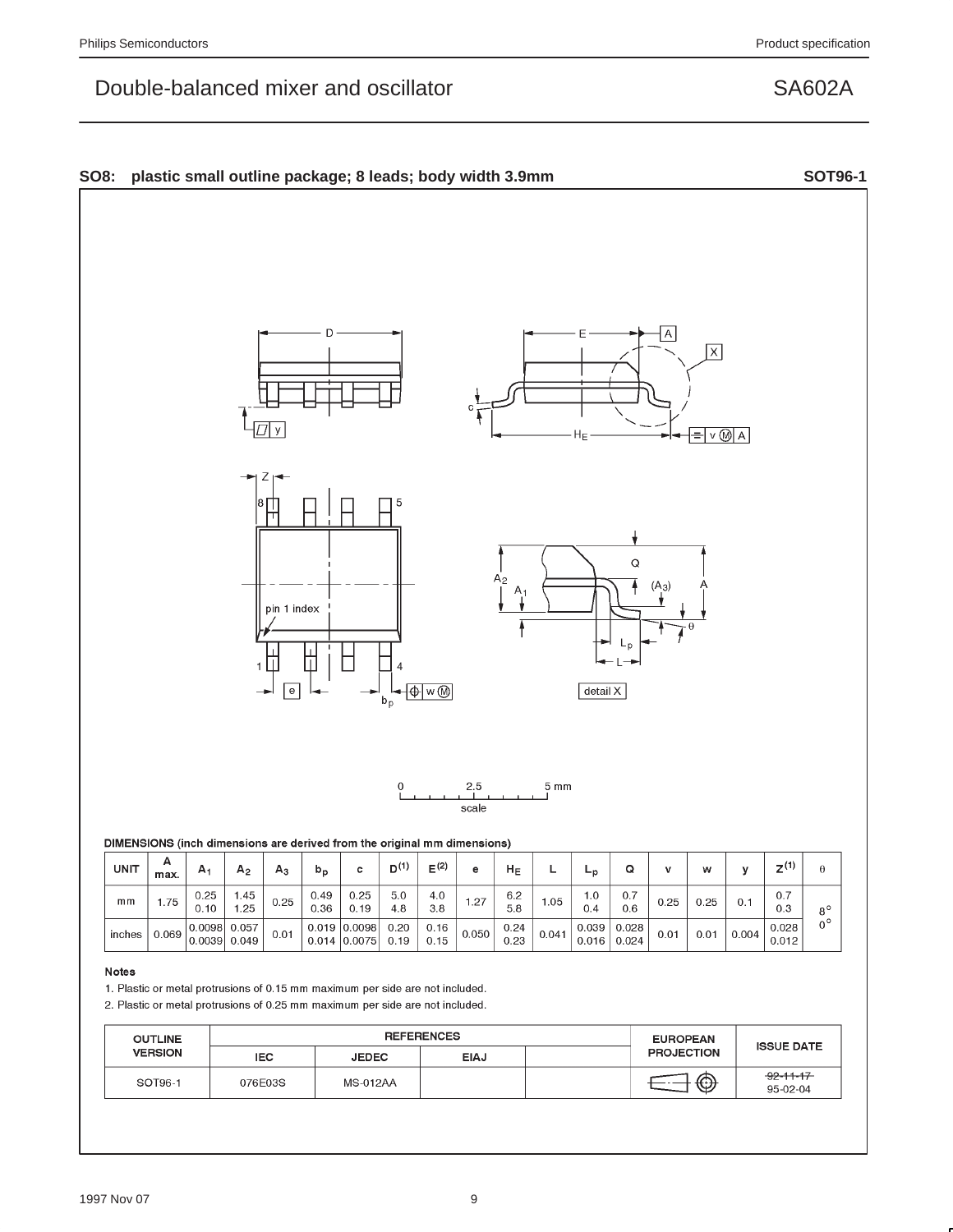

| <b>UNIT</b> | А<br>max. | A<br>min. | A <sub>2</sub><br>max. | b              | b٠             | b <sub>2</sub> |                | D <sup>(1)</sup> | (1)          | е    | е.   | –            | $M_E$        | $M_H$        | w     | $Z^{(1)}$<br>max. |
|-------------|-----------|-----------|------------------------|----------------|----------------|----------------|----------------|------------------|--------------|------|------|--------------|--------------|--------------|-------|-------------------|
| mm          | 4.2       | 0.51      | 3.2                    | 1.73<br>ـ 14،  | 0.53<br>0.38   | .07<br>0.89    | 0.36<br>0.23   | 9.8<br>9.2       | 6.48<br>6.20 | 2.54 | 7.62 | 3.60<br>3.05 | 8.25<br>7.80 | 10.0<br>8.3  | 0.254 | 1.15              |
| inches      | 0.17      | 0.020     | 0.13                   | 0.068<br>0.045 | 0.021<br>0.015 | 0.042<br>0.035 | 0.014<br>0.009 | 0.39<br>0.36     | 0.26<br>0.24 | 0.10 | 0.30 | 0.14<br>0.12 | 0.32<br>0.31 | 0.39<br>0.33 | 0.01  | 0.045             |

## Note

1. Plastic or metal protrusions of 0.25 mm maximum per side are not included.

| <b>OUTLINE</b> |        | <b>REFERENCES</b> | <b>EUROPEAN</b> | <b>ISSUE DATE</b> |                   |                             |
|----------------|--------|-------------------|-----------------|-------------------|-------------------|-----------------------------|
| <b>VERSION</b> | IEC.   | <b>JEDEC</b>      | <b>EIAJ</b>     |                   | <b>PROJECTION</b> |                             |
| SOT97-1        | 050G01 | MO-001AN          |                 |                   | $\bigcirc$        | $-92 - 11 - 17$<br>95-02-04 |